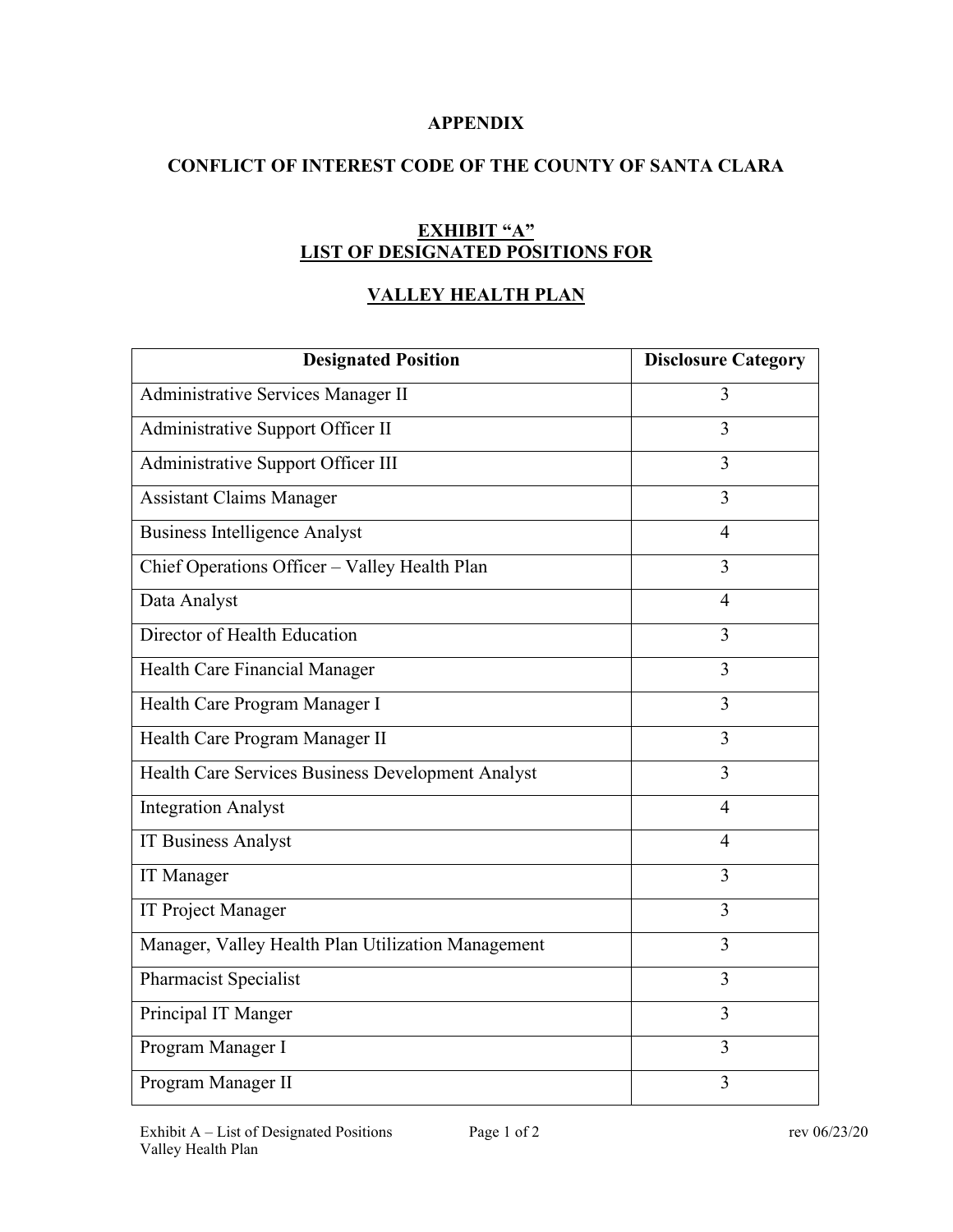| <b>Designated Position</b>                                        | <b>Disclosure Category</b> |
|-------------------------------------------------------------------|----------------------------|
| Program Manager III                                               | 3                          |
| Provider Relations Manager                                        | 3                          |
| Quality Improvement Manager-Ambulatory & Comm Health<br>Services  | 3                          |
| Senior Accountant                                                 | 3                          |
| Senior Business Intelligence Analyst                              | 4                          |
| Senior Business Systems Analyst                                   | 4                          |
| Senior Financial Analyst                                          | 3                          |
| Senior Health Care Program Analyst                                | 3                          |
| Senior Health Care Program Manager                                | 3                          |
| Senior Integration Analyst                                        | 4                          |
| Senior Management Analyst                                         | 3                          |
| <b>Utilization Review Supervisor</b>                              | 3                          |
| Valley Health Plan - Assistant Director, Managed Care<br>Programs | 1                          |
| Valley Health Plan - Chief Business Development Officer           | 3                          |
| Valley Health Plan - Chief Executive Officer                      | 1                          |
| Valley Health Plan - Chief Financial Officer                      | 1                          |
| Valley Health Plan - Chief Medical Officer                        | 3                          |
| Valley Health Plan - Director, Information Systems                | 3                          |
| Valley Health Plan - Medical Director                             | 3                          |
| Valley Health Plan Member Services Manager                        | 3                          |
| VHP / Managed Care Compliance Officer                             | 3                          |
| VHP Pharmacy Services Division Director                           | 3                          |
| Consultant                                                        | $\overline{2}$             |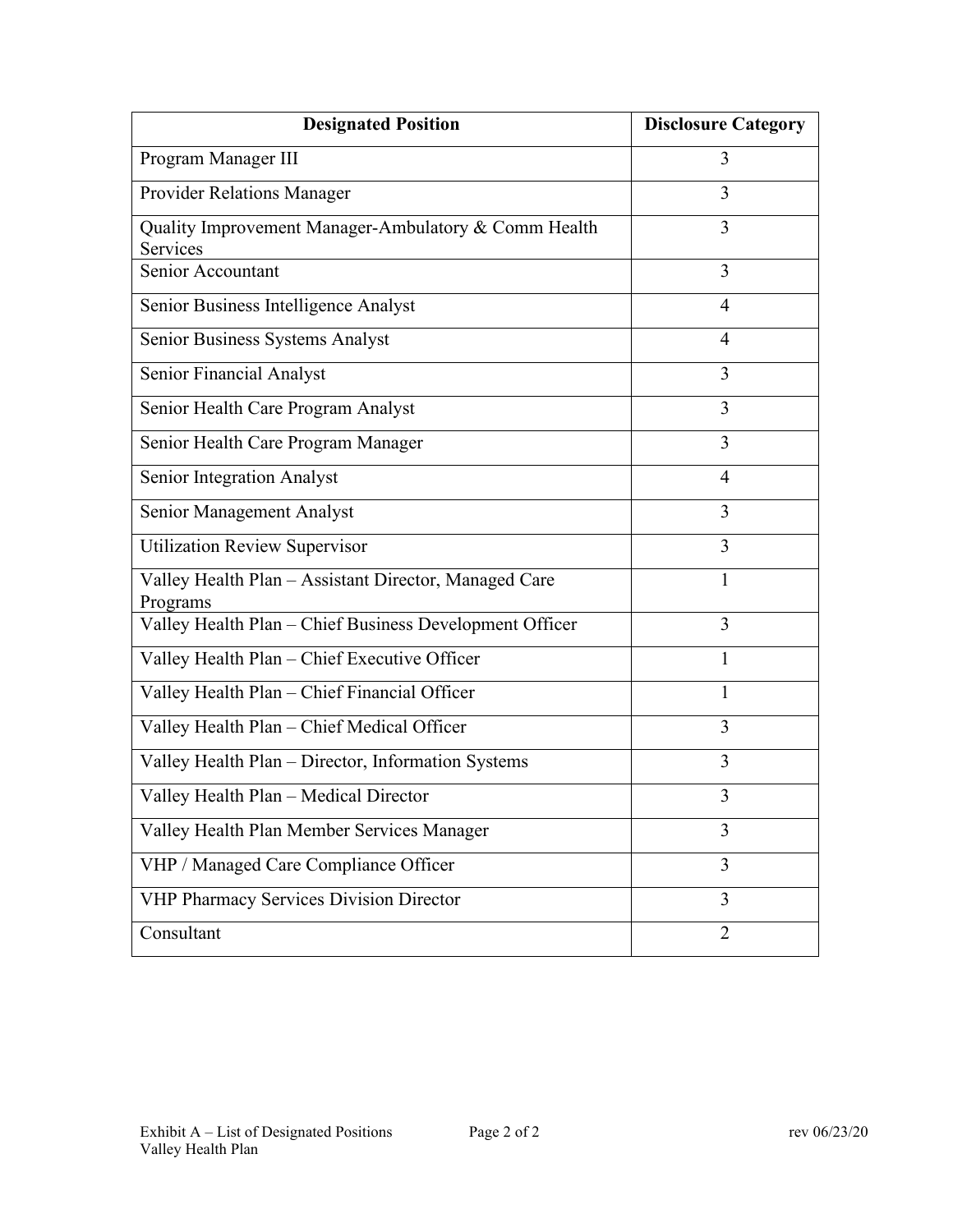#### **APPENDIX**

# **CONFLICT OF INTEREST CODE OF THE COUNTY OF SANTA CLARA**

## **EXHIBIT "B" DISCLOSURE CATEGORIES FOR**

# **VALLEY HEALTH PLAN**

Pursuant to the County of Santa Clara's Conflict of Interest Code, Disclosure Categories 1 and 2 shall read as follows for all Code Agencies.

**Disclosure Category 1**: Persons in this category shall disclose:

(1) all investments in, business positions in, and income (including gifts, loans and travel payments) from:

(a) all sources that provide, plan to provide, or have provided in the last two years, facilities, goods, software, hardware, or related technology, equipment, vehicles, machinery or services, including training or consulting services, to the County;

(b) all sources that are subject to the regulatory, monitoring, investigatory, enforcement, valuation, certification, permit or licensing authority of, or have an application for a license, permit or certificate pending before, the County;

(c) all sources that receive, are planning to apply to receive, or have received in the last two years, grants or other monies from or through the County; and sources that receive referrals to provide assessments and/or treatments that are required or recommended by the County; and

(2) all interests in real property in the County of Santa Clara located entirely or partly within the County, or within two miles of County boundaries, or of any land owned or used by the County.

**Disclosure Category 2**: Each Consultant shall disclose: (1) all investments in, business positions in, and income (including gifts, loans and travel payments) from: (a) all sources that provide, plan to provide, or have provided in the last two years, facilities, goods, software, hardware, or related technology, equipment, vehicles, machinery or services, including training or consulting services, to the County; (b) all sources that are subject to the regulatory, monitoring, investigatory, enforcement, valuation, certification, permit or licensing authority of, or have an application for a license, permit or certificate pending before, the County; (c) all sources that receive, are planning to apply to receive, or have received in the last two years, grants or other monies from or through the County; and sources that receive referrals to provide assessments and/or treatments that are required or